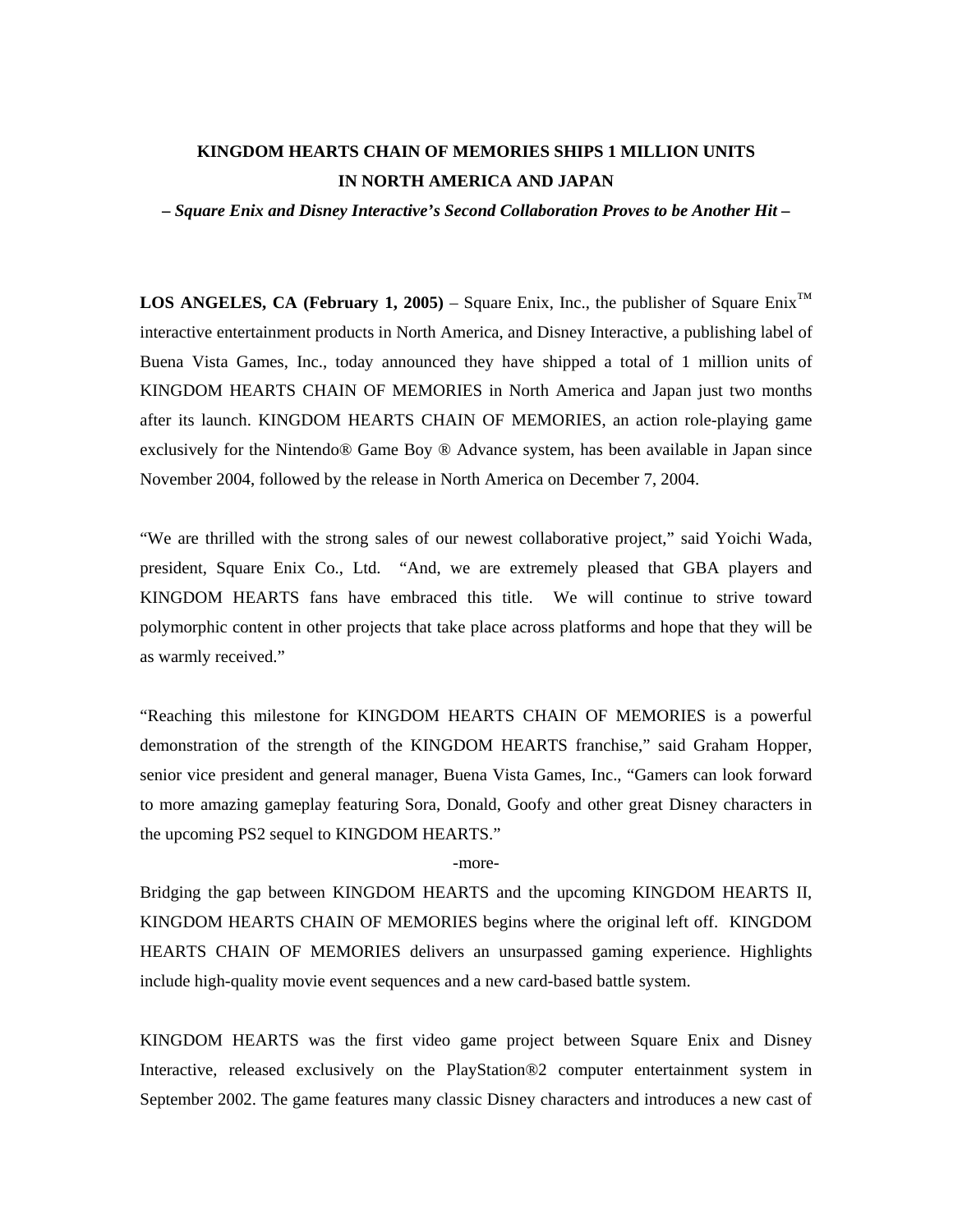characters and environments created in the renowned Square Enix style. Featuring an all-star cast, KINGDOM HEARTS was extremely well received by players of all ages and the media alike, garnering several awards. KINGDOM HEARTS has sold over 4 million units worldwide, bringing the series total to over 5 million units. The highly anticipated PlayStation 2 sequel, KINGDOM HEARTS 2 is currently in development and slated for release in 2005.

KINGDOM HEARTS CHAIN OF MEMORIES is available only for the Game Boy Advance. The game carries a suggested retail price of U.S. \$34.99. The Entertainment Software Rating Broad (ESRB) has rated KINGDOM HEARTS CHAIN OF MEMORIES "E" for Everyone. For more information about the ESRB, visit [http://www.esrb.org.](http://www.esrb.org/) Additional information on KINGDOM HEARTS CHAIN OF MEMORIES can be found at [www.kingdomhearts.com.](http://www.kingdomhearts.com/)

## **About Square Enix Co. Ltd. and Square Enix, Inc.**

Headquartered in Tokyo, Japan, Square Enix Co., Ltd. (Square Enix) develops, publishes and distributes entertainment content including interactive entertainment software and publications in Japan, North America, Europe and Asia. Square Enix brings two of Japan's best-selling franchises – FINAL FANTASY®, which has sold over 60 million units worldwide, and DRAGON QUEST<sup>™</sup>, which has sold over 35 million units worldwide – under one roof. Square Enix is one of the most influential providers of digital entertainment content in the world and continues to push the boundaries of creativity and innovation.

Square Enix, Inc. is a wholly owned subsidiary of Square Enix Co., Ltd. with offices in Los Angeles, CA and Seattle, WA. It handles operations in North America, including development, localization, marketing, and publishing of Square Enix titles. More information on Square Enix can be found on the Internet at [http://www.square-enix.com.](http://www.square-enix.com/)

-more-

#### **About Disney Interactive**

Disney Interactive is the award-winning publishing label of Buena Vista Games, Inc. The label produces high quality multiplatform video games, learning and interactive entertainment based on Disney properties. Buena Vista Games, Inc. is the interactive entertainment arm of The Walt Disney Company's Consumer Products business unit. For more information on Disney Interactive's products, visit [http://www.disneyinteractive.com](http://www.disneyinteractive.com/).

"Tinker Bell" "Peter Pan" and "Captain Hook" are from Walt Disney's Masterpiece "Peter Pan"

<sup>© 2004</sup> Disney. Tim Burton's The Nightmare Before Christmas © Touchstone Pictures.